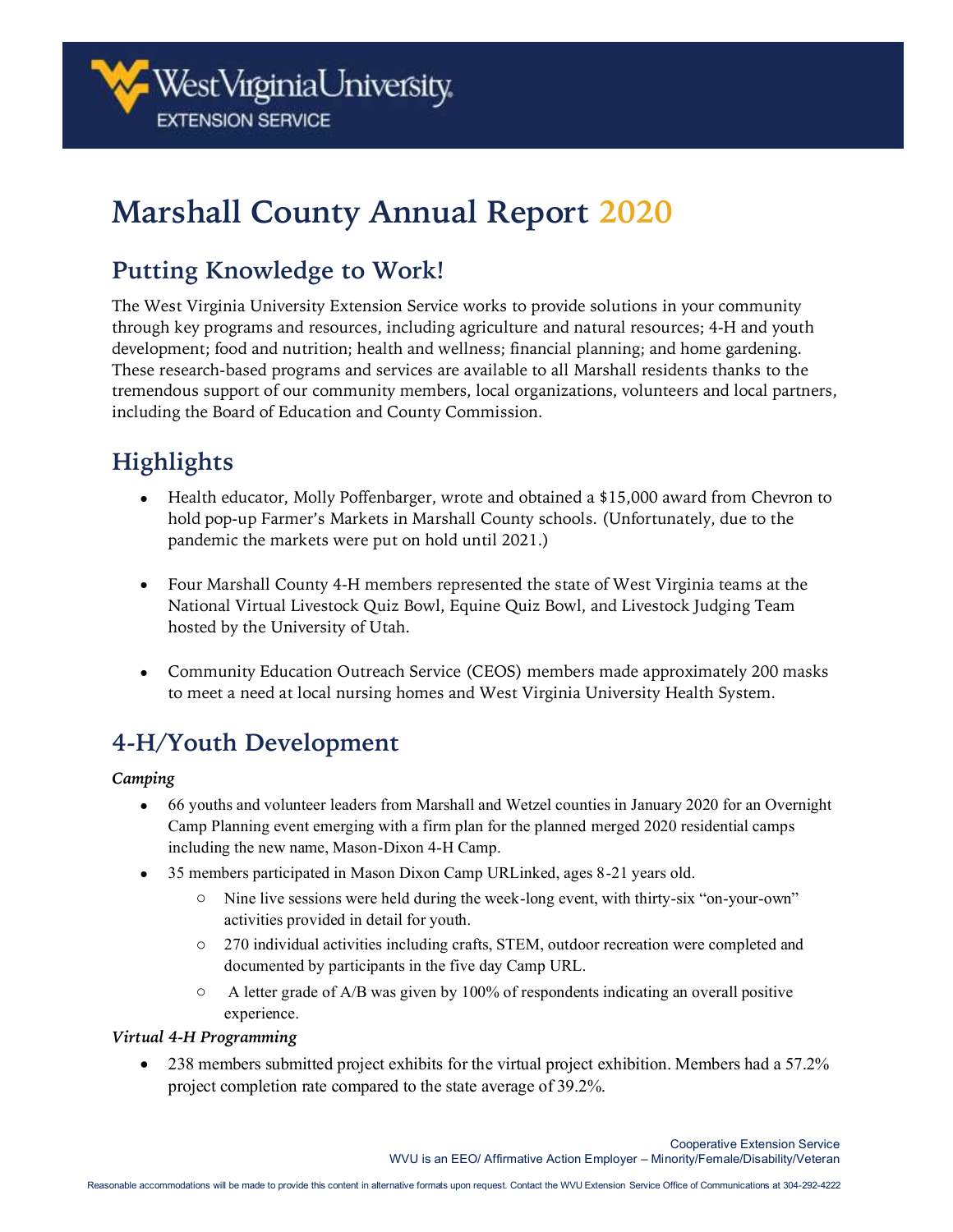#### **Marshall County Report 2020**

- NoPan Challenge via Padlet opened in October (collaboration of Northern Panhandle counties) to provide a means for engagement and educational delivery to Northern Panhandle youths ages 5- 21. Throughout 2020, 27 Marshall County youths completed 117 activities.
- Four-H at Four Sessions held monthly are a means of synchronized club meetings via zoom.
- Nine sessions of the virtual Plant and Animal Virtual Cloverbud Series were taught on the topics of Down on the Farm, We Love Pets, and A Visit to the Zoo: 47 youths.
	- o Produced and uploaded to YouTube two "story time" videos which were utilized during virtual Cloverbud Clubs. One video was featured in the WV Energy Express Episode 27 on WVPB-TV.
- This is 4-H project workshop series for 65 youths.
- Virtual Project Workshop series (four sessions) for Pet Pals and Bite into Beef conducted for 39 youths.

#### *Traditional 4-H Programming and Clubs*

- County membership remained strong with 382 4-H members; 45 Cloverbud members and more than 100 vetted volunteers fulfilling leadership roles in the program.
- 20 traditional clubs, six specialty clubs and 14 Cloverbud Clubs met the needs of the county's youths.
- 115 members submitted posters for the county poster contest (19 qualified for state level competition).
- Eight members participated in the Virtual Visual Presentation Contest (six qualified for state level competition).
- 25 members participated in the county photo contest (nine qualified for state level competition).
- Three writing contest entries and all qualified for state level judging.

#### *Youth Educational Program*

- Four sessions of Hazards of Vaping were conducted—much less than planned, but with school closures, additional planned programming was not able to be conducted. wo sessions were held at Gateway Achievement Center (27) and one for the Go-Getters 4-H Club (15).
	- o A train the trainer presentation was held on the Hazard of Vaping at the WVAE4-HA Spring Conference for 41 youth development professionals.
- "Using Online Communication Safely" for the TSA Winter Leadership Conference to eight youths.
- "Unlocking Job Opportunities: Soft Skills are the Key" for 18 interns from the Parkersburg Area Community Foundation program.
- Presented "En-vision-ing the Future" to 11 Marshall County Teen Leaders—members prepared vision boards to learn about goal-setting.
- STEM kits including ghost spheres and ultraviolet beads were distributed to schools including Cameron Elementary (300); Center McMechen Elementary (150) for use by individual teachers in send home packs. Additionally, STEM kits were distributed to families at the Mountaineer Food Bank distributions (550 kits), as well as at two FRN Halloween Events (60 kits).

#### *Community Service*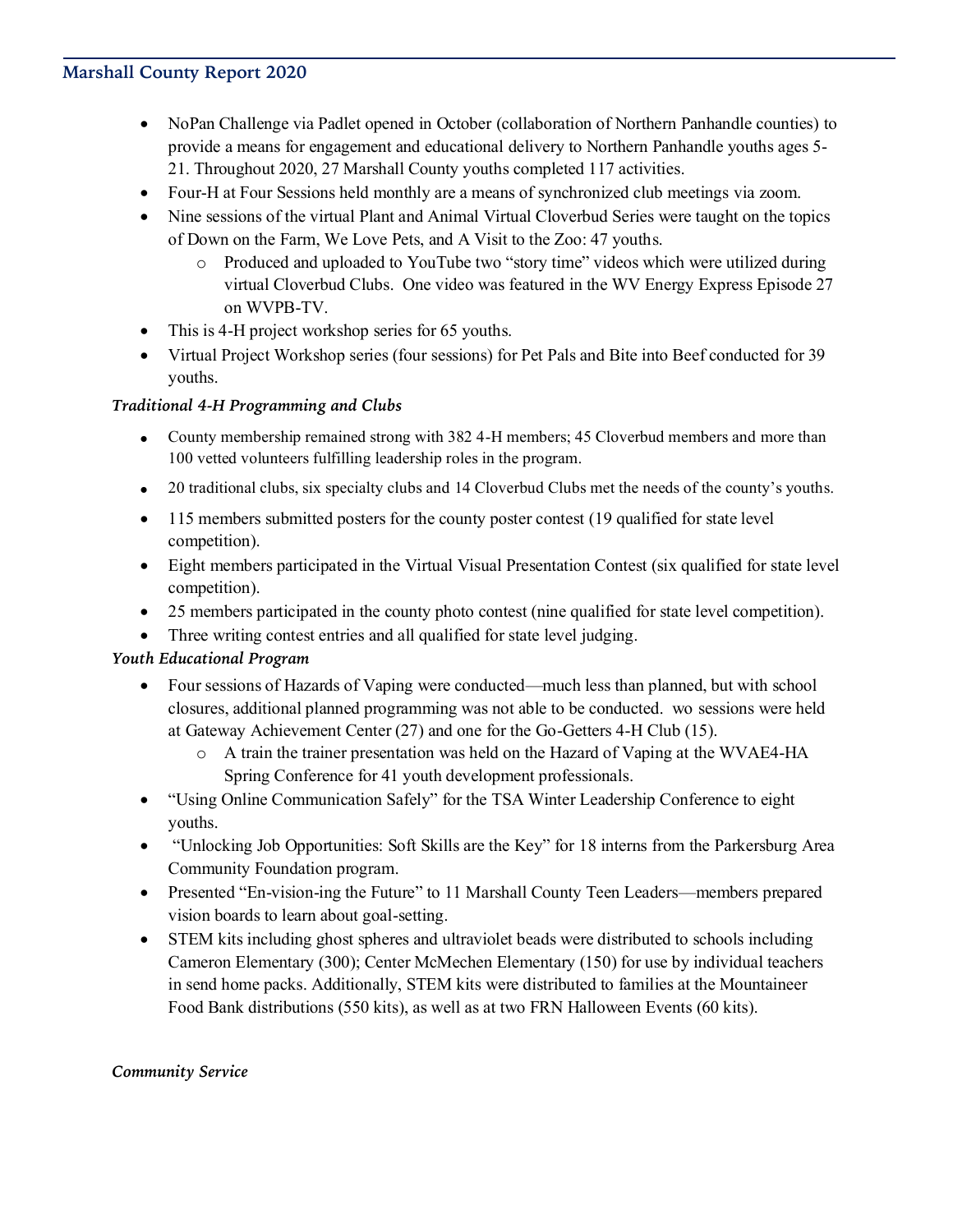#### **Marshall County Report 2020**

- 40 service activities (letters to first responders, happy grams, etc.) were completed during Mason Dixon Camp URL by 35 participants.
- 8 Teen Leaders participated in the virtual 5K for Alex's Lemonade Stand.
- Marshall County 4-H Leaders Association donated \$1000 to the Marshall County FRN Christmas Baskets for Teens program, donated \$1000 to the Marshall County FRN Summer Food Drive, provided pumpkins for the FRN Family Halloween Event and the Mommy and Me event (total of 60 pumpkins).
- Teen Leaders donated over \$500 worth of baby items to the Gabriel Project.

#### *Notable Achievements*

- Agent achieved promotion to Assistant Professor and was granted tenure by West Virginia University.
- Published peer-reviewed Grab and Go Session titled, "When I Grow Up: Healthy Living Careers" through the NAE4-HYDP Workforce and Career Exploration Task Force.
- Three peer-reviewed national presentations and two peer-reviewed state level presentations.
- The COVID Creativity and Innovation Team Award was awarded to our team who developed and implemented the 2020 Camp URLinked series.

### **Agriculture and Natural Resources**

- 20 different vegetables were grown in WVU Extension Service's high tunnel and garden. Produce was utilized to assist with food insecurities during the pandemic. Food was utilized by Moundsville Middle School, Marshall County Family Resource Network and Simpson United Methodist Church Community Kitchen.
- Four community garden beds were utilized by local families to grow fresh produce—all four were returning gardeners from 2019.
- Program Assistant completed the ATV Instructor Preparation Course provided by the ATV Safety Institute.

## **Families and Community Development**

#### *Diabetes Education*

- Dining with Diabetes follow-up class Partnering with Moundsville Pharmacy
	- Six of seven participants lowered their AIC's
- Diabetes 101 (virtual)
	- 12 SPOKES participants
- State Team- Developed logic model and plan to teach online in 2021

#### *Cooking Programs*

- In partnership with House of Carpenter, eight Crittenton Residents made yeast bread.
- Seventeen YWCA Residents participated in Strong Families Eat Together and cooking program.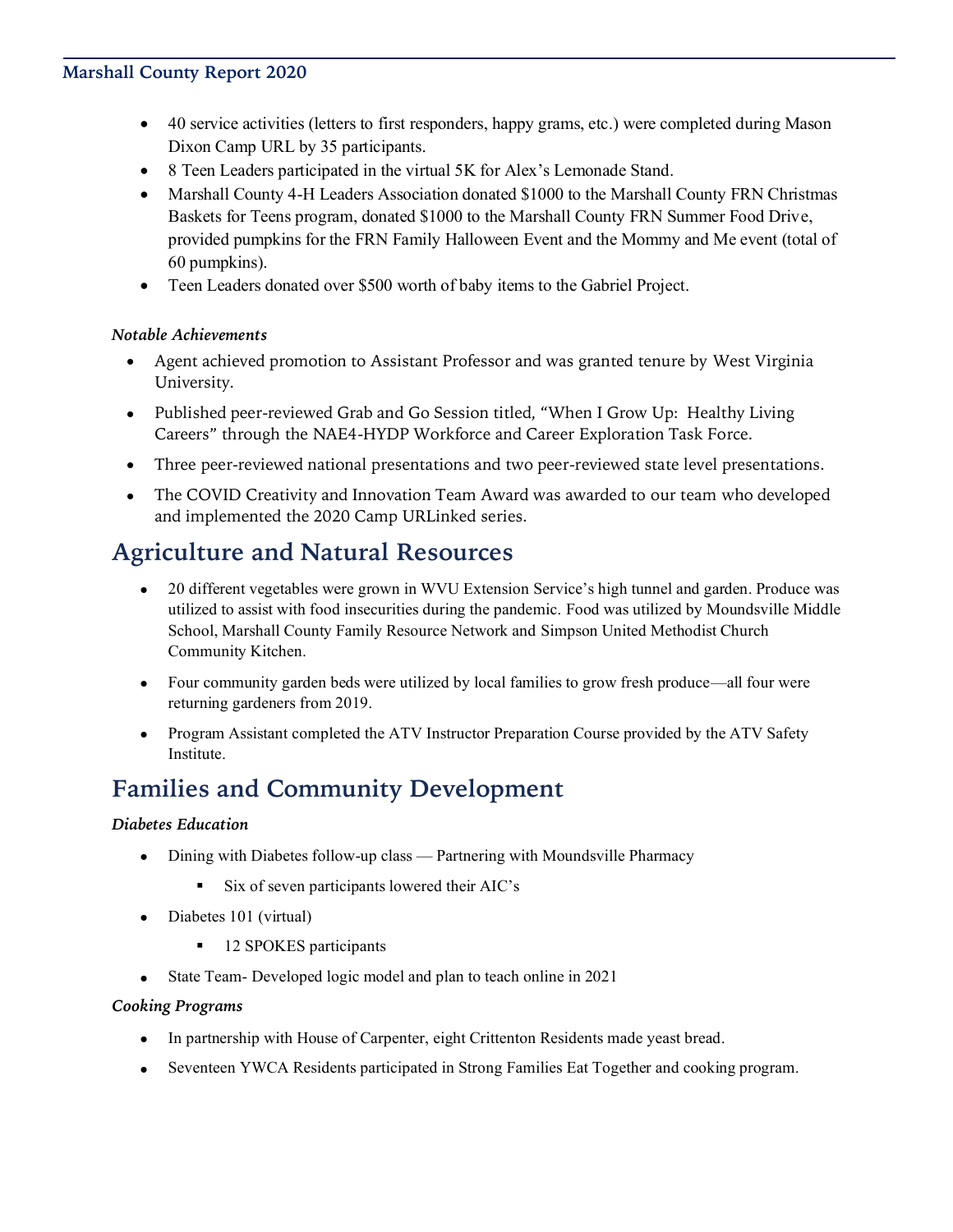- Five sessions of Family and Consumer Sciences and Healthy Snacks cooking programs were taught to 66 Cloverbuds. Patricians learned various cooking skills while preparing recipes. (virtual)
- Two Healthy Electric Pressure-Cooking classes were taught to 32 SPOKES participants and Extension Service employees attended. (virtual)
- A charcuterie class was taught to 26 Extension Service employees. (virtual)
- A Cooking with Vegetables (zucchini) class was taught to 18 SPOKES participants. (virtual)

#### *Family Wellbeing*

- A Darkness to Light Stewards of Children, a child sexual abuse prevention program, was taught to 17 West Liberty University Students.
- Stress Less with Mindfulness
	- o A class was taught to 60 childcare workers for STARS credit (virtual).
	- o A poster was presented at the West Virginia Rural Health Conference
	- o An article "The Stress Less with Mindfulness Program: Motivations, Benefits, and Barriers to Participation in a Community-Based Mindfulness Program" was published in November 2020 in the Journal of Family and Consumer Sciences.
- A program "Screen Time and Brain Development" was developed and presented to 52 Mothers of Preschoolers (MOPS).
- Partnering with Marshall County Partners in Prevention a Grandfamily Program provided virtual education for grandparents raising grandchildren. Recordings are available on MCPIP Facebook page and Youtube. I provided education for:
	- o Stress Less with Mindfulness
	- o Nutrition
- Updated an article "Staying Positive in Negative Times" and provided audio clips to WVU Today media center. Featured on WVUES Facebook page in December.

#### *Apprenticeship for Child Development Specialist*

The four-semester program exists to build an educated, competent, sustained workforce that provides quality care and education for children in West Virginia. Students can receive college credit for attending.

- Taught semesters two and three, virtually, by Zoom. Each semester consists of 15 weeks. Four students completed each semester.
- Coordinator for Northern Panhandle Advisory Committee
- Member of State Executive Council make decisions on policies and guidelines for the overall state program
- Wrote two lessons for the online ACDS program to be used by many state ACDS students.

#### *Food Safety*

• As part of the state Food Preservation committee, a series of seven classes were taught covering various aspects of canning. I provided training on canning tomatoes to 25 participants.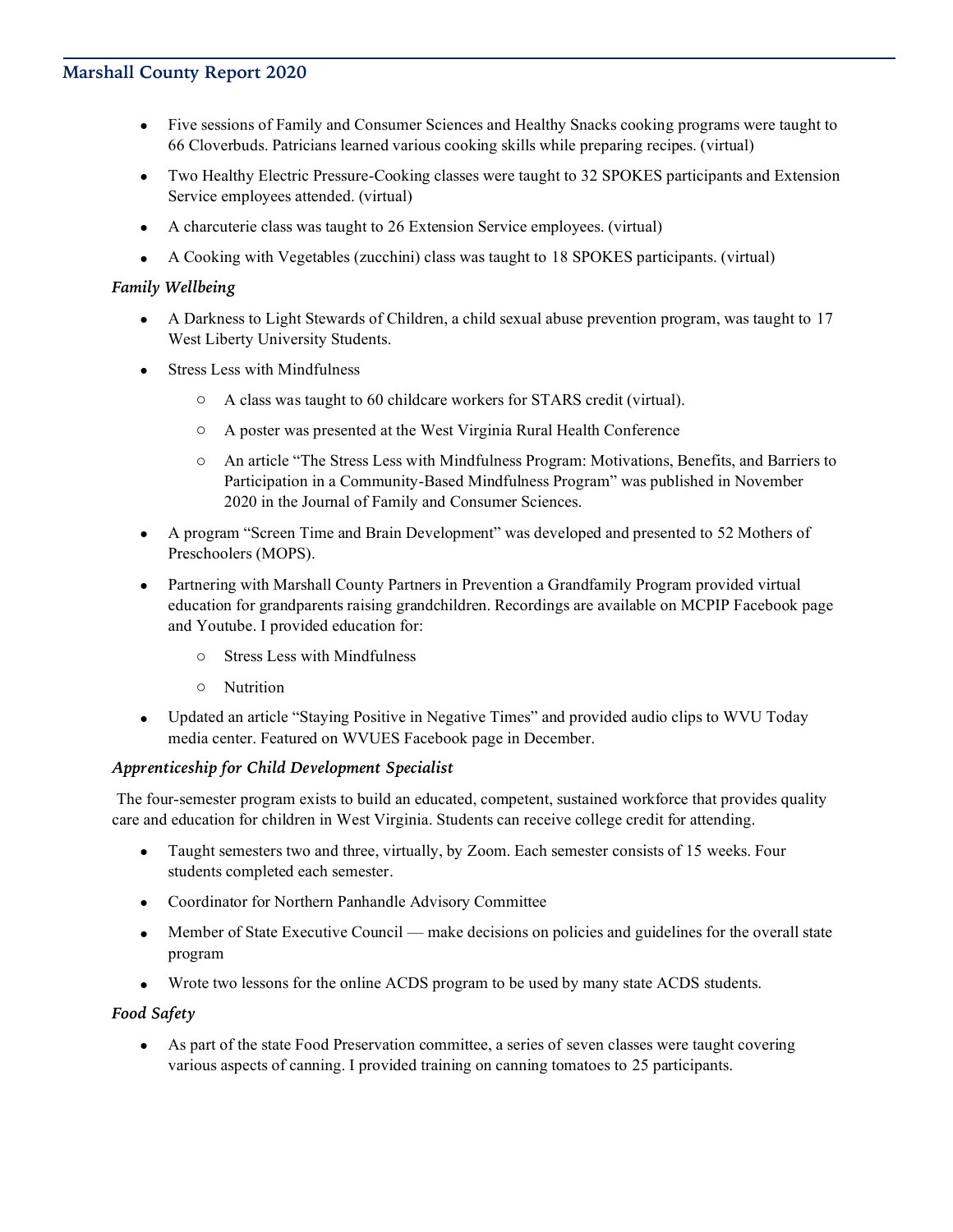- Provided training on canning jelly and jams at the virtual West Virginia Extension Family and Consumer Sciences Association meeting.
- Wrote an article "Food Safety during Power Outages" for WVU Extension.

#### *Impact Challenge: Fashion with a Purpose*

The course combines fashion, entrepreneurship, and community engagement and enables students to have a positive impact on their communities.

- Two students from Marshall County participated in the challenge. We attended an immersive weekend at WVU in Morgantown.
- Students learned team building, problem solving and to pitch an idea that would benefit the community in the area of fashion.
- One student received WVU college credit for participation in the weekend.

#### *Healthy Science and Technology Association (HSTA)*

- Provided assistance to the John Marshall HSTA club January-March 2020, until everything went virtual. Assisted students with their individual/team research projects.
- Fall 2020, worked with state team to provide online lessons for students. Collaborated with a small team to virtually teach and tape the lesson "My Hometown is Cool." It was used by all 800 HSTA students in WV.

#### *Community Education Outreach Service Organization (CEOS)*

- Held a "Heart Lunch" for members and community members in February. Raised approximately \$1,200 for the American Heart Association
- Provided 25 adult bibs to residents in a hospice center.
- Partnered with the FRN to provide bags for foster care families

### **Family Nutrition Program**

#### *Direct Education*

Eating Smart, Being Active classes (held in person- January, February, March and virtually for remainder of year)

- SPOKES Marshall, Brooke, Hancock, Wetzel
- Lee Day Report Marshall, Ohio
- WIND (Women Inspiring New Directions- YWCA) Ohio and Marshall

Teen Cuisine

- Moundsville Middle School Teen Cuisine  $-606<sup>th</sup>$  grade health and P.E. students
- Triadelphia Middle School Health and Wellness fair 85 students

Show Me Nutrition

• McNinch Elemenatary-100 second grade students